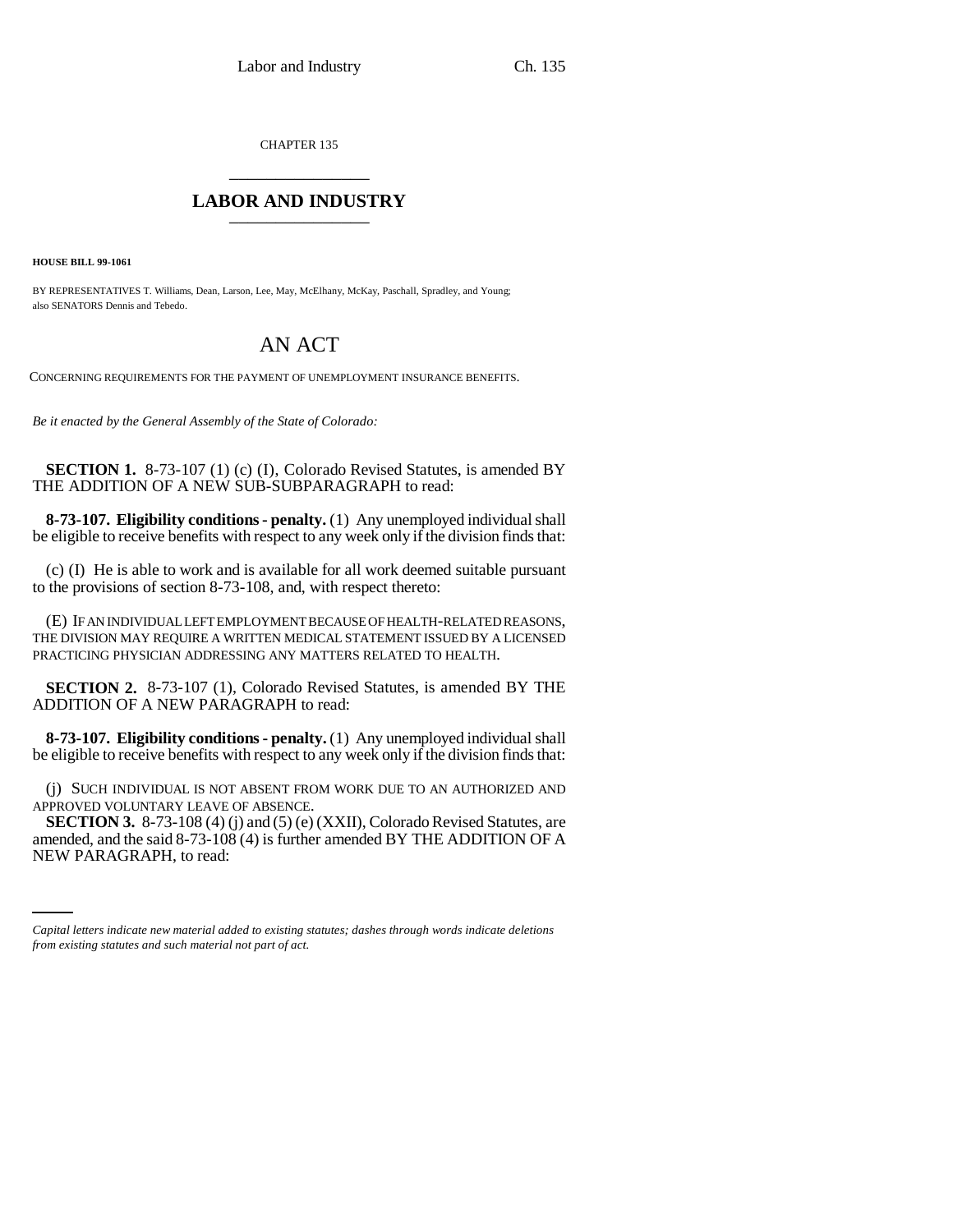**8-73-108. Benefit awards.** (4) **Full award.** An individual separated from a job shall be given a full award of benefits if any of the following reasons and pertinent conditions related thereto are determined by the division to have existed. The determination of whether or not the separation from employment shall result in a full award of benefits shall be the responsibility of the division. The following reasons shall be considered, along with any other factors that may be pertinent to such determination:

(j) Being physically or mentally unable to perform the work or unqualified to perform the work as a result of insufficient educational attainment or inadequate occupational or professional skills. IN CASES WHERE AN INDIVIDUAL QUITS BECAUSE OF PHYSICAL OR MENTAL INABILITY TO PERFORM THE WORK BECAUSE OF DOMESTIC ABUSE, ANY AWARD OF BENEFITS WILL BE MADE IN ACCORDANCE WITH PARAGRAPH (r) OF THIS SUBSECTION (4).

(r) (I) QUITTING A JOB BECAUSE OF DOMESTIC ABUSE MAY BE REASON FOR A DETERMINATION FOR A FULL AWARD ONLY IF:

(A) THE DIVISION HAS BEEN PROVIDED A COPY OF A POLICE REPORT, CRIMINAL CHARGES, RESTRAINING ORDER, MEDICAL RECORDS, OR ANY OTHER CORROBORATIVE EVIDENCE DOCUMENTING THE DOMESTIC ABUSE;

(B) THE WORKER PROVIDES WRITTEN SUBSTANTIATION THAT THE WORKER IS RECEIVING ASSISTANCE OR COUNSELING FROM A RECOGNIZED COUNSELING ENTITY FOR DOMESTIC ABUSE; AND

(C) THE DIVISION CERTIFIES AND NOTIFIES THE EMPLOYER AND THE HEARING OFFICER THAT NO PRIOR AWARD UNDER THE PROVISIONS OF THIS PARAGRAPH (r) HAS BEEN MADE TO THE WORKER WITHIN THE PRECEDING THREE YEARS.

(II) IF THE WORKER DOES NOT MEET THE PROVISIONS OF SUBPARAGRAPH (I) OF THIS PARAGRAPH (r), THE WORKER SHALL BE HELD TO HAVE VOLUNTARILY TERMINATED EMPLOYMENT FOR THE PURPOSES OF DETERMINING BENEFITS PURSUANT TO SUBPARAGRAPH (XXII) OF PARAGRAPH (e) OF SUBSECTION (5) OF THIS SECTION.

(III) ANY BENEFITS AWARDED TO THE CLAIMANT UNDER THE PROVISIONS OF THIS PARAGRAPH (r) NORMALLY CHARGEABLE TO THE EMPLOYER SHALL BE CHARGED TO THE FUND.

(5) **Disqualification.** (e) Subject to the maximum reduction consistent with federal law, and insofar as consistent with interstate agreements, if a separation from employment occurs for any of the following reasons, the employer from whom such separation occurred shall not be charged for benefits which are attributable to such employment and, because any payment of benefits which are attributable to such employment out of the fund as defined in section 8-70-103 (13) shall be deemed to have an adverse effect on such employer's account in such fund, no payment of such benefits shall be made from such fund:

(XXII) Quitting under conditions involving personal reasons which THAT do not, under other provisions of this section, provide for an award of benefits, INCLUDING